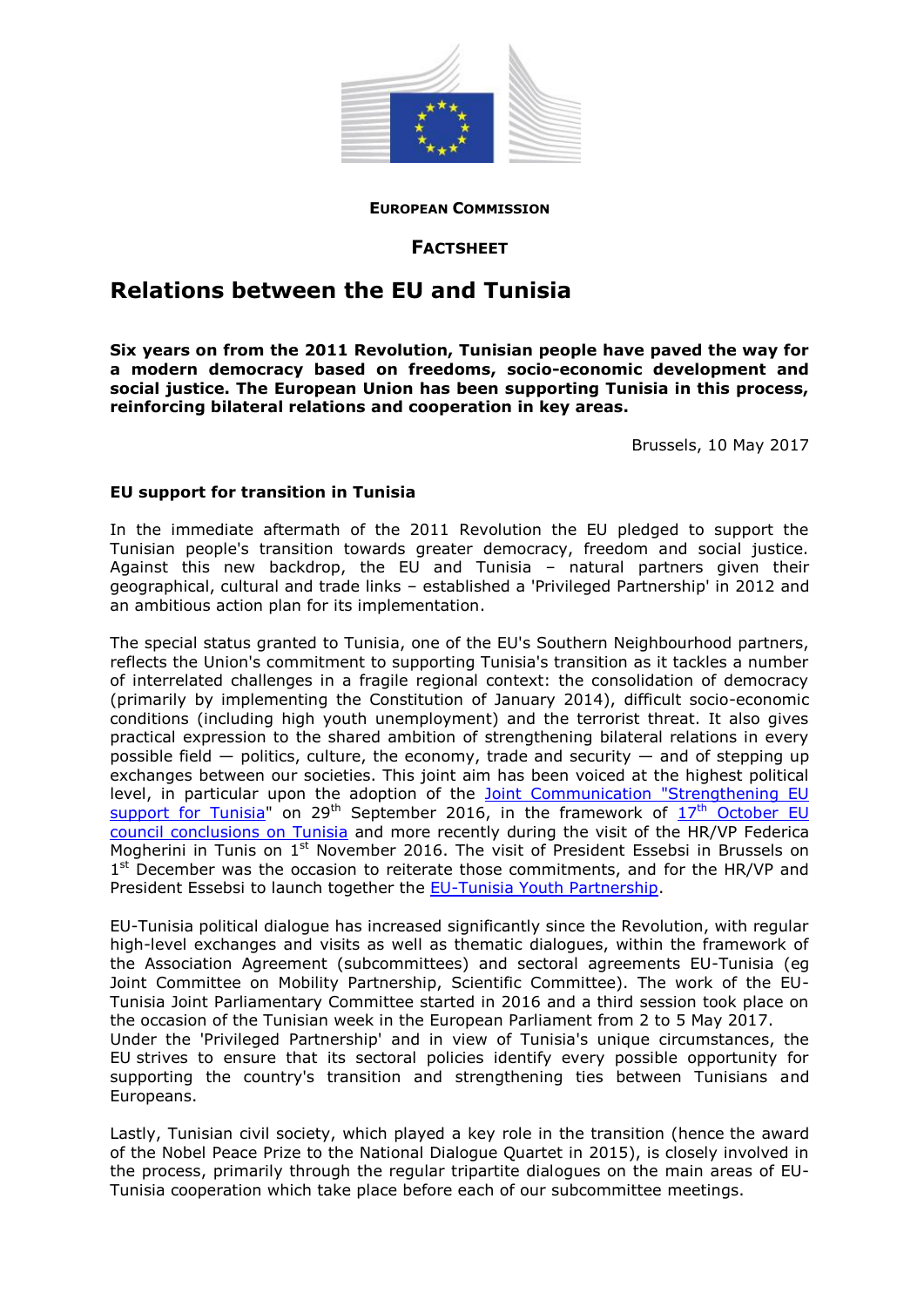Since 2011, the EU has more than doubled its financial contribution to cooperation with Tunisia. The country is the principal beneficiary, in the Southern Neighbourhood, of the 'umbrella' programme, which lends in recognition of progress made in the field of democracy and human rights. The combination of grants (over EUR 1.2 billion), macro financial assistance (MFA − EUR 800 million) and loans, including those from the European Investment Bank (EUR 1.5 billion), will bring total support to Tunisia from 2011 to 2016 to approximately EUR 3.5 billion. The scale of the support reflects the EU's firm commitment to the country. As well as increased support, the last five years have ushered in more diverse approaches and forms of assistance to address Tunisia's needs in the wake of its historic democratic transition.

In order to provide an optimal response to Tunisia's needs, EU assistance is currently focused on the following key areas: 1) socio-economic reforms to foster inclusive growth, competitiveness and integration; 2) consolidation of the fundamental building blocks of democracy; 3) sustainable regional and local development.

Huge progress was made in EU-Tunisia relations in 2015 and in the first half of 2016, with tangible results in the following areas:

- In the field of counter-terrorism and prevention of radicalisation, the political [dialogue](http://eeas.europa.eu/delegations/tunisia/documents/press_corner/cp_dialogue_politique_21sept2015_fr.pdf)  $\mathbb{Z}$ , held for the first time in Tunis in September 2015 following the attacks in Bardo (March) and Sousse (June), saw the EU propose a list of additional support measures for Tunisia, complementing the extensive EUR 23 million support programme for security sector reform and modernisation, launched in November 2015. This will help establish a modern security policy, in line with democratic values of the new Tunisian Constitution. A second political dialogue took place on  $19<sup>th</sup>$  January 2017;

- Negotiations on a future Deep and Comprehensive Free trade Agreement [\(DCFTA\)](http://eeas.europa.eu/delegations/tunisia/press_corner/all_news/news/2015/trade_oct2015_fr.htm), a key driver for restoring investment and growth in Tunisia and for the country's economic and trade integration with the EU, were launched in October 2015 during the visit to Tunis by EU Trade Commissioner, Cecilia Malmström. The first round of the negotiations was held in Tunis in April 2016 and technical meetings have taken in Brussels from 6 to 10 February 2017. Negotiations are guided by the principles of asymmetry and progressiveness in favour of Tunisia. The EU will support the negotiations and implementation of the future agreement with an important package of accompanying measures.

- A tripartite dialogue between the EU institutions, Tunisian civil society and Tunisian authorities, unique in the region, was launched by Commissioner Johannes Hahn in Tunis in April 2016 to foster and maintain relations and close cooperation between civil society and representatives of the Tunisian and European public authorities with regard to the key issues and challenges facing Tunisia today to ensure the democratic transition and guarantee better living conditions for all citizens;

- The Mobility Partnership (MP), concluded in 2014, provides a structured and comprehensive framework for the EU-Tunisia political dialogue on migration, and aims to improve the management of operational and financial support in this field. The MP with Tunisia has identified a wide range of priorities for migration management: mobility, legal migration and integration, the fight against illegal immigration and human trafficking, return and readmission, border management, migration and development, asylum and international protection. Over the past two years, migration was a regular point on the agenda of high-level meetings with the Tunisian authorities and civil society. Bilateral commitments under the MP include the opening of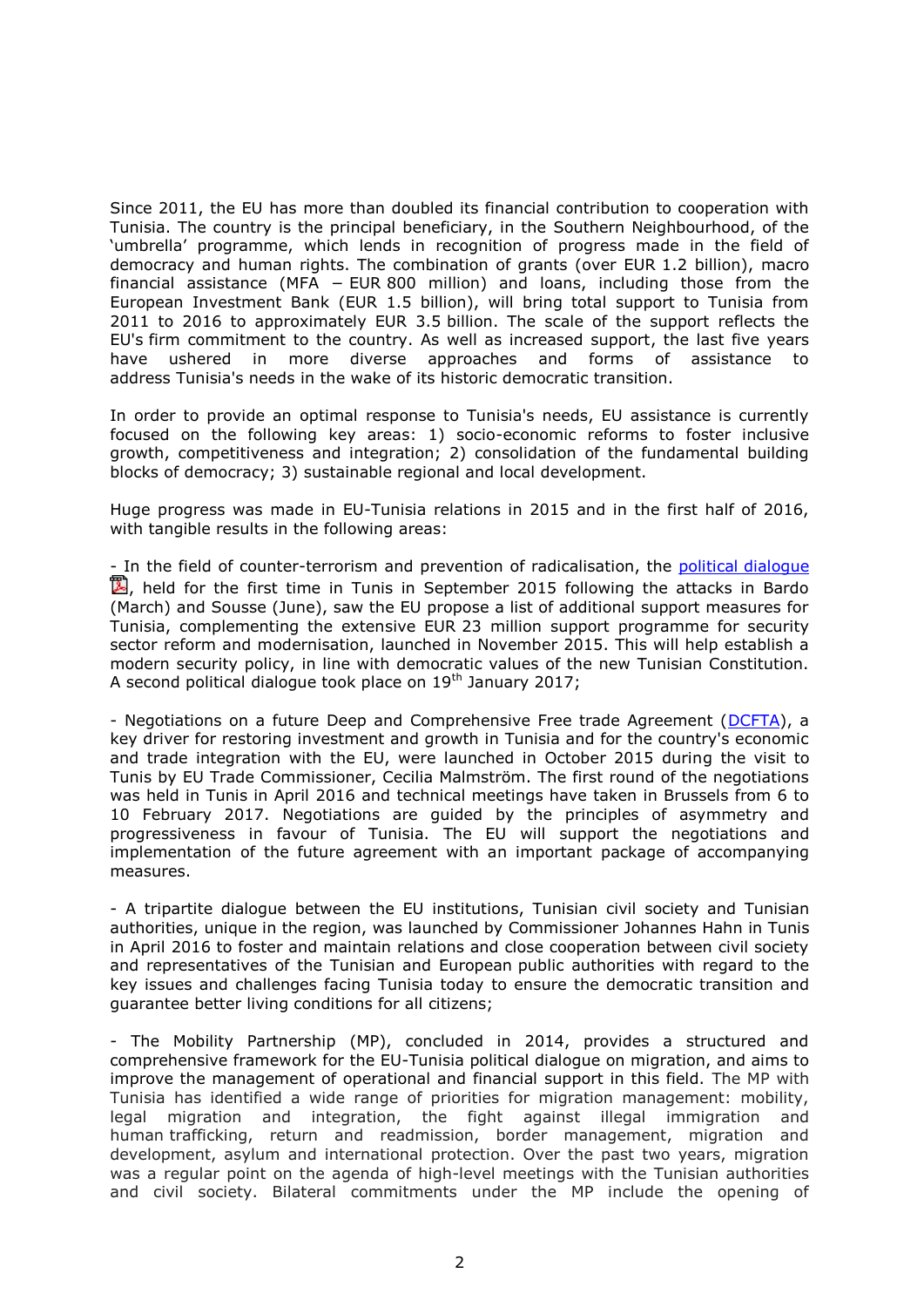negotiations on a visa facilitation agreement and a readmission agreement. These negotiations with Tunisia were launched on 12 October 2016.

- A special measure to support Tunisia's vital [olive oil](http://www.enpi-info.eu/mainmed.php?id=44165&id_type=1&lang_id=450) industry was adopted in April 2016, increasing the annual duty-free quota for two years to boost the Tunisian economy, which has been hard hit by losses in the tourism sector. Moreover, since 2016, the EU has facilitated imports of Tunisian olive oil through the abolition of the monthly sub-quotas that restricted exports of Tunisian olive oil to EU countries;

- On 1 January 2016, Tunisia became the first Arab country to participate fully in the EU's [Horizon 2020](http://ec.europa.eu/research/iscp/index.cfm?pg=tunisia) Research and Innovation Programme, which provides new opportunities to Tunisian researchers and academics.

- Tunisia has expressed its interest to be associated to the European commission programme **"Creative Europe"** (signing of the agreement foreseen during the Association Council on 11 May 2017). The programme supports initiatives to strengthen the culture and media sectors, promoting cross-border cooperation, platforms, networking, literary translation and the distribution of audio-visual works.

- The joint communication "Strengthening EU support for Tunisia" adopted on 29<sup>th</sup> September 2016 by the HR/VP and the Commission on increased support to Tunisia, is the concrete response of the EU to Tunisia's requests for increased support, in light of the current difficult situation. The communication will catalyse synergies, encouraging the EU Institutions and Member States to support Tunisia's transition, and underpinning the policy guidelines and priorities of the five-year development plan adopted by the Tunisian parliament on 12 April 2017. In this context, an EU high-level delegation is currently attending the Investor Conference "Tunisia 2020" on 29 and 30 November 2016.

#### **More in details:**

#### **Funding from the European Commission**

## **Neighbourhood Policy**

The EU has pledged to develop close ties with Tunisia and to support the country's economic and political reforms. Under the European Neighbourhood Policy (ENP), Tunisia receives financial support from the EU, mainly through the European Neighbourhood Instrument (ENI). The indicative ENI budget for the current funding period (2014-2020) is between EUR 725 million and EUR 886 million. This indicative budget will certainly increase in the period 2017-2020 as confirmed in the Joint Communication "Strengthening EU support for Tunisia". The EU envisages increasing its annual financial assistance in the form of grants to up to EUR 300 million in 2017 and is committed to maintaining a sustained level of funding for the period until 2020.

The ENI contribution is supplemented by other EU financial instruments, including the Instrument contributing to Stability and Peace (IcSP), the European Instrument for Democracy and Human Rights (EIDHR), the Neighbourhood Investment Facility (NIF) and thematic programmes under the Development and Cooperation Instrument (DCI).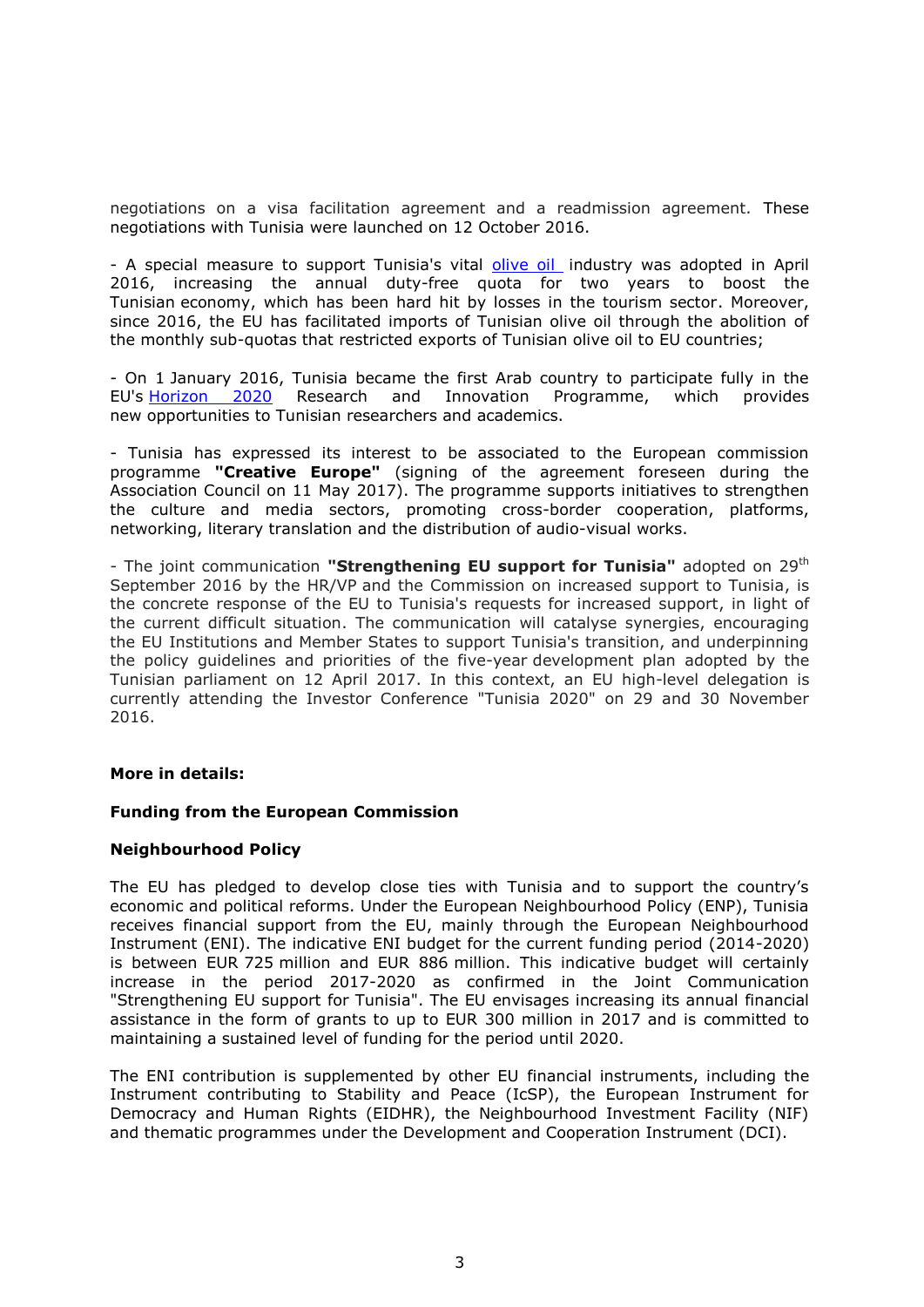# **Funds from the European Neighbourhood Instrument (ENI) and the European Neighbourhood and Partnership Instrument (ENPI)**

Since the 2011 Arab Spring, Tunisia has received grants worth over EUR 1.2 billion, more than EUR 1 billion of which was provided by the instruments implementing the European Neighbourhood Policy.

For the 2011-2013 period Tunisia received EUR 445 million in development assistance under the European Neighbourhood and Partnership Instrument (ENPI) – nearly twice as much as the amount initially earmarked for the country for the period. Most of the funding was allocated to measures to support the economy and the transition to democracy. The rest was channelled to projects benefiting Tunisian citizens, especially in disadvantaged regions. The support also included substantial funding (EUR 155 million) under the SPRING Programme, which rewards progress on democratic reform and of which Tunisia was the primary beneficiary in the Southern Neighbourhood region.

EUR 169 million in bilateral aid was provided under the ENI in 2014 with the emphasis on economic recovery, reforms in key sectors (legal system, media, gender equality, etc.), border management, means of subsistence in disadvantaged urban areas, and support for civil society. In 2015 bilateral aid amounted to EUR 186.6 million and supported six programmes, focusing mainly on economic recovery (including the tourism industry), reform of the security sector and regional development. Additional funding was also provided under the incentive-based support mechanism (EUR 50 million in 2014 and EUR 71.8 million in 2015), which rewards progress on democratic reform with top-up funds from the umbrella programme. Four new programmes worth EUR 213,5 million have been tentatively earmarked for 2016 and will soon be adopted in key sectors including education and research and innovation, health, local development and public administration reform.

## **Trade cooperation between the EU and Tunisia**

In July 1995, Tunisia became the first Mediterranean country to sign an **Association** [Agreement](http://trade.ec.europa.eu/doclib/docs/2006/march/tradoc_127986.pdf) $\mathbb{Z}$  with the EU. The removal of customs duties set out in the Agreement was completed in 2008, leading to the creation of a free-trade area, the first ever between the EU and a Mediterranean partner. On 13 October 2015, the European Union opened negotiations in Tunis on a Deep and Comprehensive Free Trade Agreement (DCFTA), which will build on the existing free trade area that was established 20 years ago by the Euro-Mediterranean Association Agreement and focused mainly on trade in goods. The aim of the agreement is to improve market access and investment opportunities and to support ongoing economic reforms in Tunisia. The discussions were launched in Tunis on 13 October 2015, followed by preliminary discussions during the week of 19-22 October 2015. The first round of negotiations took place in Tunis during the week of 18-22 April 2016. The EU is Tunisia's main trading partner (accounting for 75% of its exports and 63% of its overall trade). Total trade in 2015 was estimated at more than EUR 20 billion. Tunisia's main exports to the EU are machinery and transport equipment (41%), textile and clothing products (24%), and agricultural products (8.5%). The EU's main exports to Tunisia are machinery and transport equipment (36 %), textile and clothing products (12 %), fuel and mining products (10 %) and chemicals (8 %).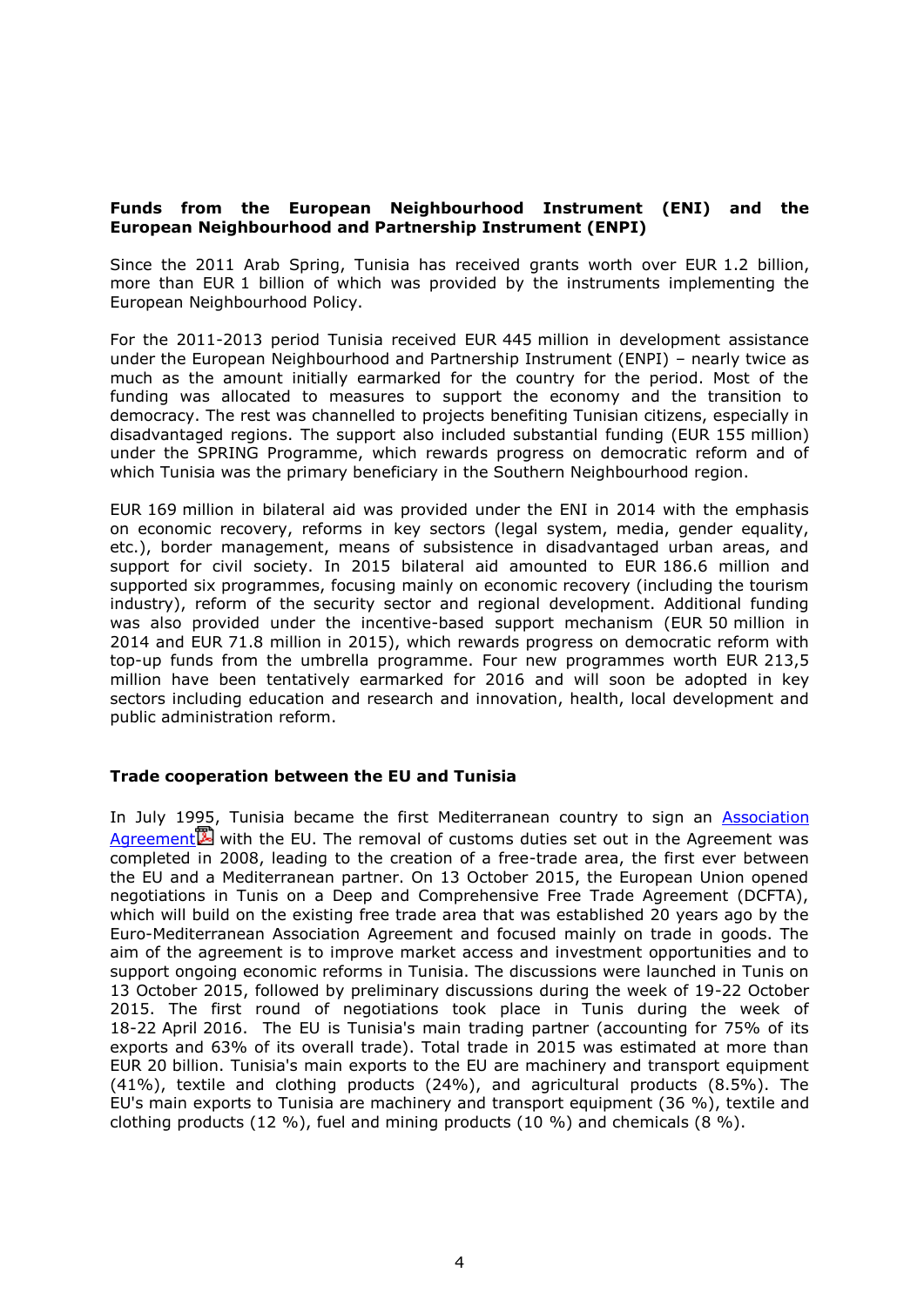#### **Better access for olive oil**

The Euro-Mediterranean Association Agreement, signed in 1995, provides for a zero-duty annual import quota of 56 700 tonnes of olive oil originating in Tunisia. The 2015 terrorist attacks in Tunis and Sousse have pushed the EU to help Tunisia through concrete and short-term measures. To that end, in September 2015 - at the initiative of the EU's foreign ministers - the EU proposed abolishing the monthly limit on imports to the EU of Tunisian olive oil, and allowing an additional 35 000 tonnes to be imported to the EU each year for a period of two years, effective since 2016 and to introduce emergency autonomous trade measures, providing a zero-duty tariff quota of 35 000 tonnes additional per year over a two-year period (2016-2017, 70 000 tonnes in total), in addition to the existing 56 700 tonnes provided for under the EU-Tunisia Association Agreement.

The regulation (EU) 2016/580 on the introduction of emergency autonomous trade measures for the Republic of Tunisia was adopted by the European Parliament and the Council on 13 April 2016.

The Commission has presented in December 2016 a mid-term evaluation on the impact of this autonomous trade measure on the EU olive oil market.

Tunisian olive oil provides direct and indirect employment to over a million people and accounts for a fifth of the country's total agricultural employment. The initiative improves access for exports of Tunisian olive oil to the EU, and provides Tunisia with a much-needed economic advantage by lending significant support to the country's balance of trade.

## **Macro financial Assistance (MFA)**

## *What macro financial assistance does Tunisia already receive?*

MFA is an [exceptional crisis-response instrument](http://ec.europa.eu/economy_finance/eu_borrower/macro-financial_assistance/index_en.htm) set up by the EU to assist neighbouring countries experiencing severe balance of payments difficulties. In September 2014, the EU and the Tunisian authorities signed an initial loan agreement and a memorandum of understanding on MFA for Tunisia amounting to EUR 300 million. Two [disbursements,](http://europa.eu/rapid/press-release_IP-15-6085_en.htm) each for EUR 100 million, were made in 2015. A third and final instalment, for the same amount, should be disbursed this year if the agreed conditions are met.

This assistance is designed to help Tunisia make headway with its economic reforms, while also supporting its efforts in the field of good governance. The MFA is therefore tied to Tunisia's implementation of a range of economic measures, described in the memorandum of understanding. This [first programme has provided support for the](http://eur-lex.europa.eu/legal-content/EN/TXT/PDF/?uri=OJ:L:2014:151:FULL&from=EN)  [implementation of an ambitious reform programme in the following areas: public finance](http://eur-lex.europa.eu/legal-content/EN/TXT/PDF/?uri=OJ:L:2014:151:FULL&from=EN)  [management; t](http://eur-lex.europa.eu/legal-content/EN/TXT/PDF/?uri=OJ:L:2014:151:FULL&from=EN)ax (with measures aimed at improving tax collection and bringing in more progressive taxation); social protection and the financial sector; measures aimed at improving the regulatory framework for trade and investment.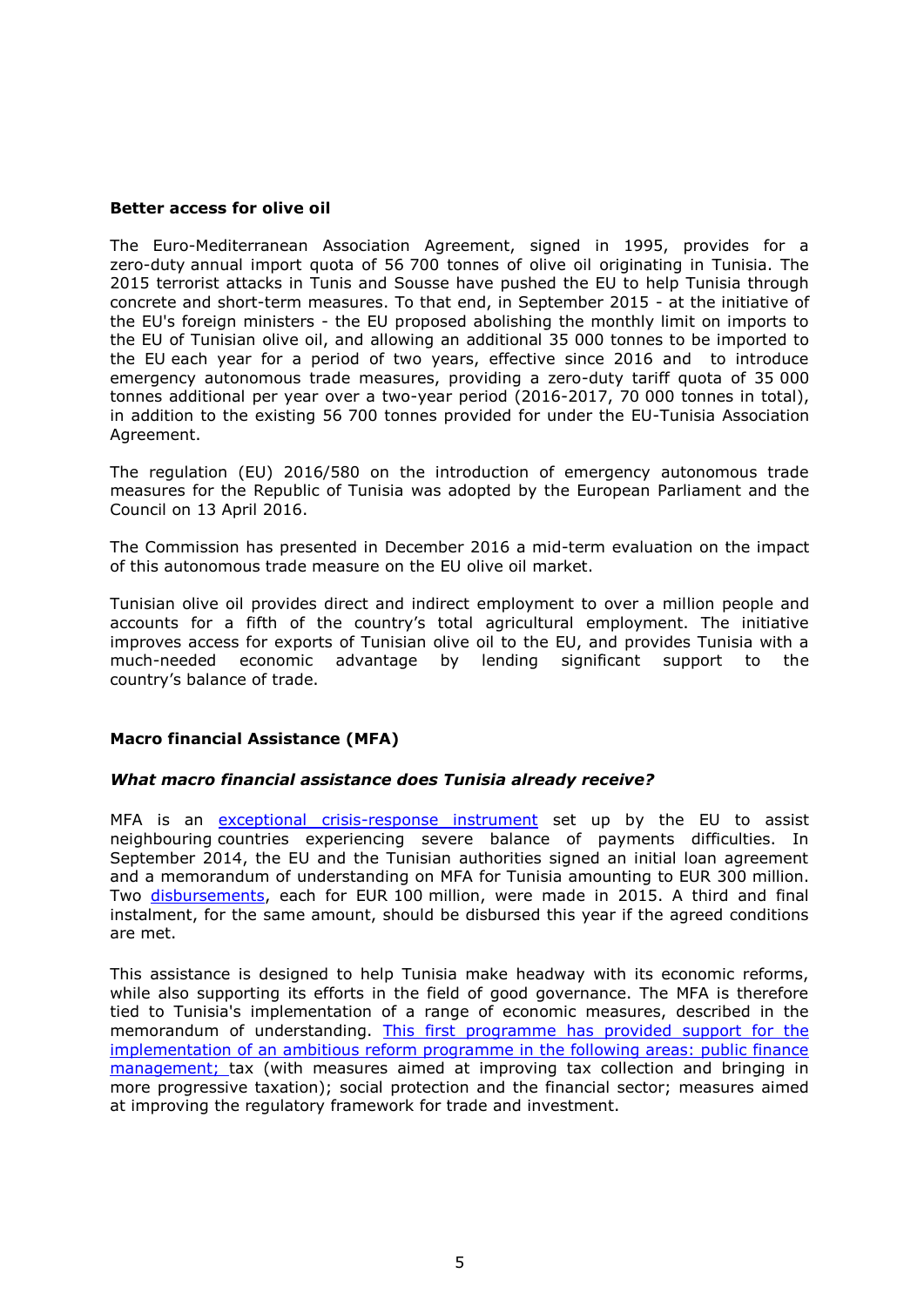## *What [additional macro financial](http://europa.eu/rapid/press-release_IP-16-289_en.htm) assistance did the Commission propose on 12 February 2016?*

The terrorist attacks in 2015 and the resulting security issues had a severe impact on the Tunisian economy, affecting key sectors such as tourism and transport. This exacerbated the existing balance of payments problems. The EU's macro financial assistance programme will therefore help cover Tunisia's external financing needs in 2016 and 2017, while supporting reforms aimed at achieving a more sustainable balance of payments and budgetary situation, improving the investment climate and fostering regulatory convergence with the EU.

On 12 February 2016, at Tunisia's request and after carrying out an ex ante evaluation, the Commission proposed additional MFA for Tunisia of up to EUR 500 million in medium-term loans to supplement a new IMF support programme for 2016-2020, which was signed in May 2016. [This proposal w](http://ec.europa.eu/economy_finance/eu_borrower/documents/20160212_com_proposal_mfa_tunisia_en.pdf)as approved by the European Parliament and adopted by the Council in July 2016 under the ordinary legislative procedure. The Protocol of the agreement for programme II of macro financial assistance was signed in Brussels on 27 April 2017.

#### **Partnership with the European Investment Bank (EIB)**

Since 2011, the EIB has signed financing agreements worth a total of EUR 1.5 billion for the implementation of new projects in key sectors of the Tunisian economy, such as energy, SMEs, infrastructure, education and social housing. In 2015, EIB loans to Tunisia stood at EUR 200 million.

The EIB finances a number of [key investment](http://europa.eu/rapid/press-release_BEI-14-47_en.htm) projects, notably 'ETAP', a EUR 380 million Southern Tunisian gas project, signed in 2014. The project entails the development of a vast natural gas facility (known as 'NAWARA') in the south of the country, a 370 km pipeline and a gas treatment unit in Gabès.

With regard to SMEs, the Bank has [made available](http://www.eib.org/infocentre/press/releases/all/2015/2015-199-forte-mobilisation-de-la-bei-en-faveur-des-entreprises-tunisiennes.htm?lang=en) a credit line worth EUR 50 million to Amen Bank in partnership with the business network, *Réseau Entreprendre*, to support Tunisian industrial and commercial enterprises.

The EU has also committed a total of EUR 90.5 million for the Neighbourhood Investment Facility in Tunisia for the period 2008-2015. With this instrument the EU can award grants to complement loans provided by European development institutions (EIB, EBRD, AFD, KfW) in key areas such as energy, transport, the environment and private sector development.

#### **Cooperation in the field of education**

In 2017-2018, the EU will provide additional assistance worth EUR 10 million to [Tunisia](http://www.erasmusplus.tn/en/)  under Erasmus  $+$  in order to increase the numbers of exchanges of students and staff between Tunisia and Europe. Over the next two years, this funding will enable 1 500 students, youth, and higher education staff, in Europe and Tunisia to study, train or teach abroad and exchange their experiences.

The EU will also use this additional funding to step up cooperation between universities in the EU and Tunisia, through additional **[projects](http://www.erasmusplus.tn/en/article/0031-capacity-building-opportunities)** designed to help modernise higher education institutions.